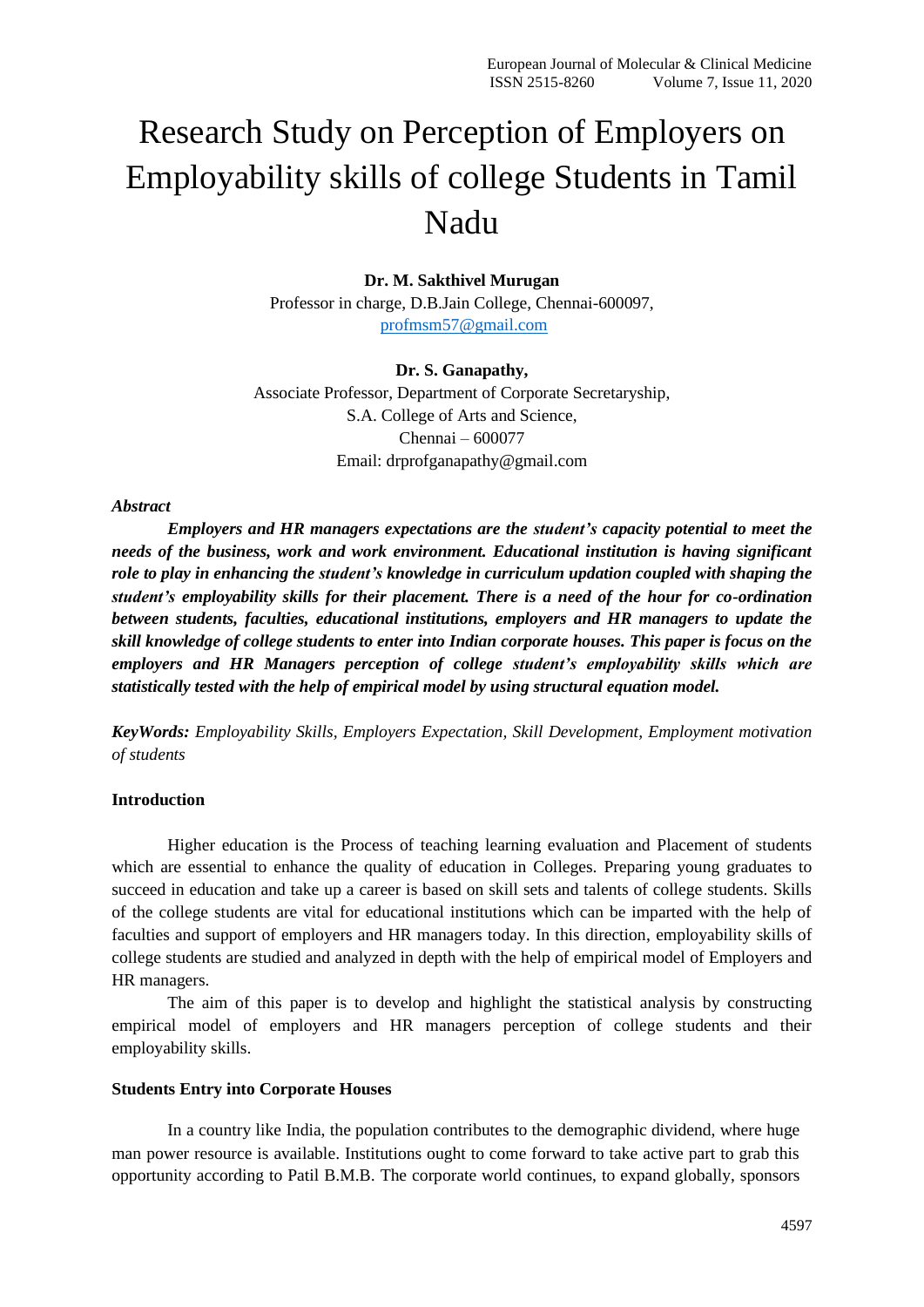the employees for many executive programmes and training to probe into the matter of finding out the source from which they could "pick up the impeccable gems to adorn their official chambers". Tanya Hall says that "there is the robust involvement of the employers to the college level, business leaders as adjunct professors or even close collaborators in developing courses to train students on skills needed in the workforce". The grooming process starts not in the organizational chambers or in the so-called Business Schools. It could very well start in the educational institution which forms the very source to pass on quality education otherwise known as the skill needed to place them (students) in the corporate world. In tune with this, the corporate sector, in search of employees, has to define its geographical limits inside the horizon of the educational institutions. Again, it should not be misinterpreted in the campus interview.

To quote the words of Hart Research Associates "Employers recognize capacities that cut across majors as critical to a candidate's potential for career success, and they view these skills as more important than a student's choice of undergraduate major". Instead of selecting a person on the verge of course completion or the victory stand, the employers could focus their attention on the first-year students, where the young minds may have inhibitions and hidden fear of being exposed to a new environment at the college campus. The organizational facilitators apply the ROI (Return on investment) for the training offered to the students and the enterprises would benefit more where they have to calculate the ROI of its learning investment. In an educational context, ROI is difficult to calculate and usually the effect of learning takes years to exhibit the results. In view of the aforesaid points, the corporate magnates might be doubtful of reaping the economic benefits for the training imparted to the young graduates, whereas Employer Engagement Guide insist on for the scheduled time allotted for the employers where they look for suspended timetable activities such as enterprise days and work experience. Securing a degree, at the same time virtually undergoing corporate issues in which he is going to be placed, make the students to strike a balance between their educational curriculum and the practical aspects of the syllabi which would break the ice of being a new entrant.

# **Corporate glory in the educational chambers on student's employability skills**

Kevin Lowden (2011) writes that the higher educational institutions (HEI) and employer partnerships should be encouraged and strengthened with employers having a more active role in HEI employability strategies and policies and further he addresses this strategy as the meaningful employer participation. Nye Cominetti (2013) remarks that to have the realistic approach of the placement of the graduates, contact with employers while at school – through work experience, career days, mentoring, as well as other activities – improves the job prospects and earning potential of the young people once they leave their education. "Employers are also encouraged to communicate with educators about the nature of the skills that graduates are expected to work in the beginning in order to reduce the gap between skills and expectations" Shirley Gibbs et al. (2011). When the corporate people enter the educational premises, it could pave the way for the students to understand the corporate culture.

Employer Engagement Guide (2014) thrusts the need for the students "to have the visits in their places of work beyond the educational institutions which include site tours to extend a great understanding among the students' in so kinds of jobs which are available in the business organization". Learner First (2012) emphasizes the need "to develop an advanced curriculum framework derived from industry best practices". The corporate persons can step in to the institutions or the students can step out to their workplace environment. This will tie up between the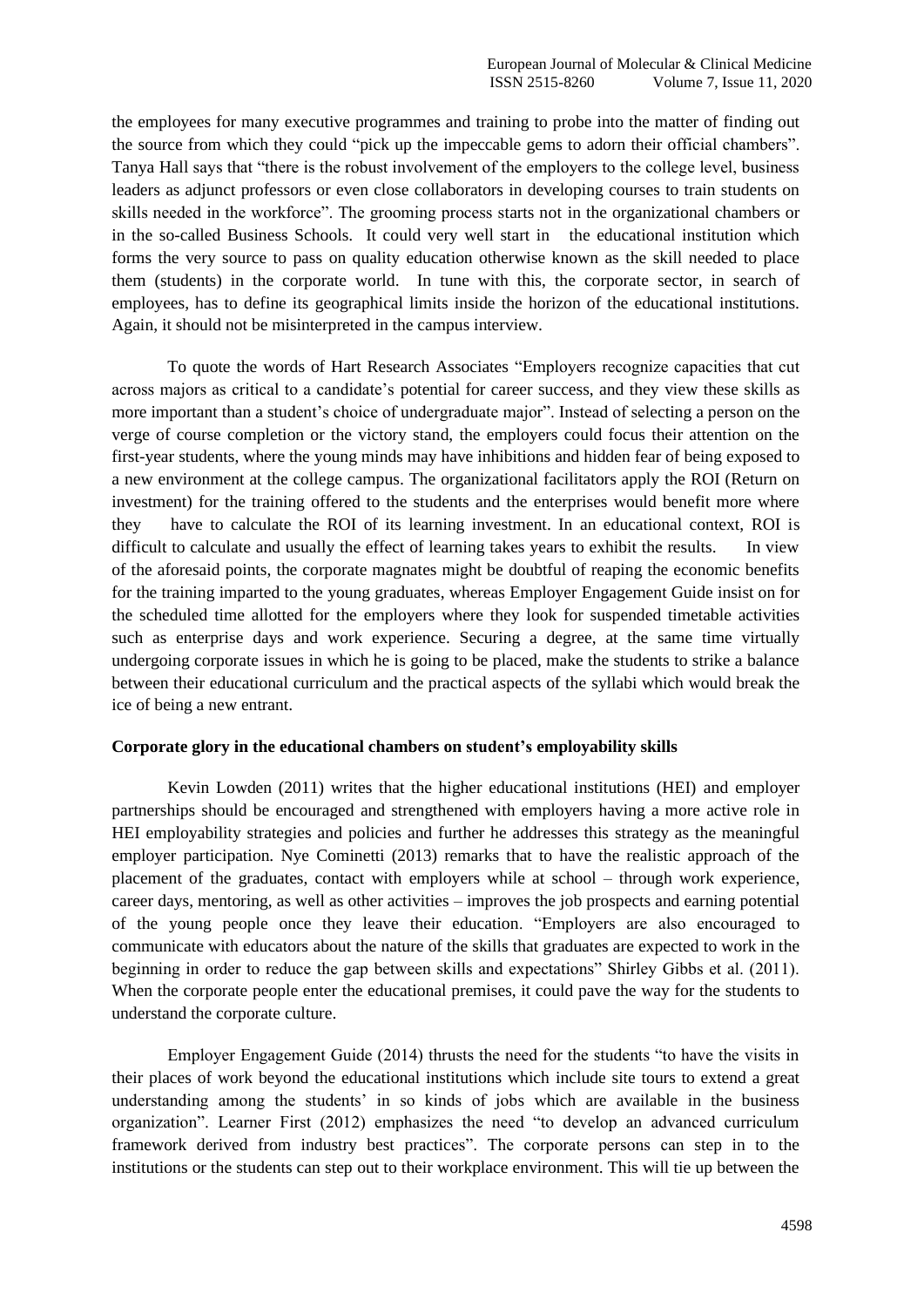Industry and institution would fetch a realistic approach in providing the employability skills. In his research done on vocational training in China, Xu Ying (2009) "criticizes the practical approach provided for the trainers and have always proven to be a bottleneck for vocational education reform. Most of the vocational education trainers are divided into theoretical trainers, and practical trainers. Generally speaking, theoretical trainers know nothing about practical training, while the practical trainers lack in training methodology and psychology".

For the effective implementation of the strategies, "the institutions' initiative must start on their part. It is possible that the Higher education institutions will have to be the initiators of partnerships with employers says Kewin Lowden (2011). It is also suggested in the same report that the employer membership of HEI committees should not be a token measure: "academic staff should be prepared to listen and respond to employers' ideas about course design, content and delivery".

#### **Employers Expectation of the Students Employability skills**

The basic expectation of the employers is the basic skills. Education and skill survey (2011) states that "employers recognize that, it is their responsibility to train employees to do specific jobs, but they expect young people to enter the labour market with knowledge in core skills- literacy, numeracy and wider employability skills which enable them to operate effectively from the very outset of their working lives". Further, they voice out that the shortfalls in these skills is reflected in business concern within the workforce over literacy and numeracy skills.

According to Nicholas Burnett, et al. (2012) "Employers believe that the theoretical knowledge acquired in the classroom is just the 'tip of the iceberg', and that it is insufficient by itself." Employers look for a varying mix of non-cognitive or technical skills (depending on the sector). Employer- Educator interface must be devised in a way to reflect the expectation of the employers in the curriculum framework of the institutions itself otherwise skill expectation of the employer would be an unfulfilled dream. Employers' perspective on many graduates is that they cannot fill the vacancies because even highly-qualified candidates have the wrong skills. They claim "education systems educate graduates of tomorrow in the skills needed in the industry yesterday" European Centre for the Development of Vocational Training, CEDEFOP (2014). Nidhi Gupta (2014) argues the role played by the management institutions, with regard to mushrooming growth of institutions engaged in imparting management education to the younger generation. Employers complain that they are unable to find employable candidates among the job-seekers. Tristram Hooley (2015) states that the value of providing students at schools with an opportunity to consider their futures and then advice and support to realize their ambitions is also well recognized by employers and employer bodies.

Nowadays, the employers' expectations have enlarged the parameters of skill development. "Long gone are the days when a company had loyalty towards employees, specifically keeping them on-board for decades and providing a healthy pension after retirement and further he adds that the idea of an employee managing her own career has always been the pink elephant in the room" Jason Alba (2011). Where the intrinsic motivation and extrinsic motivation are considered for the overall development of an employee, indirectly alerting the stakeholders of the education to infuse the same in the training realm because the employers generally expect to develop new recruits with knowledge, skills and qualities. They see graduate employability as a state of readiness rather than a finished article.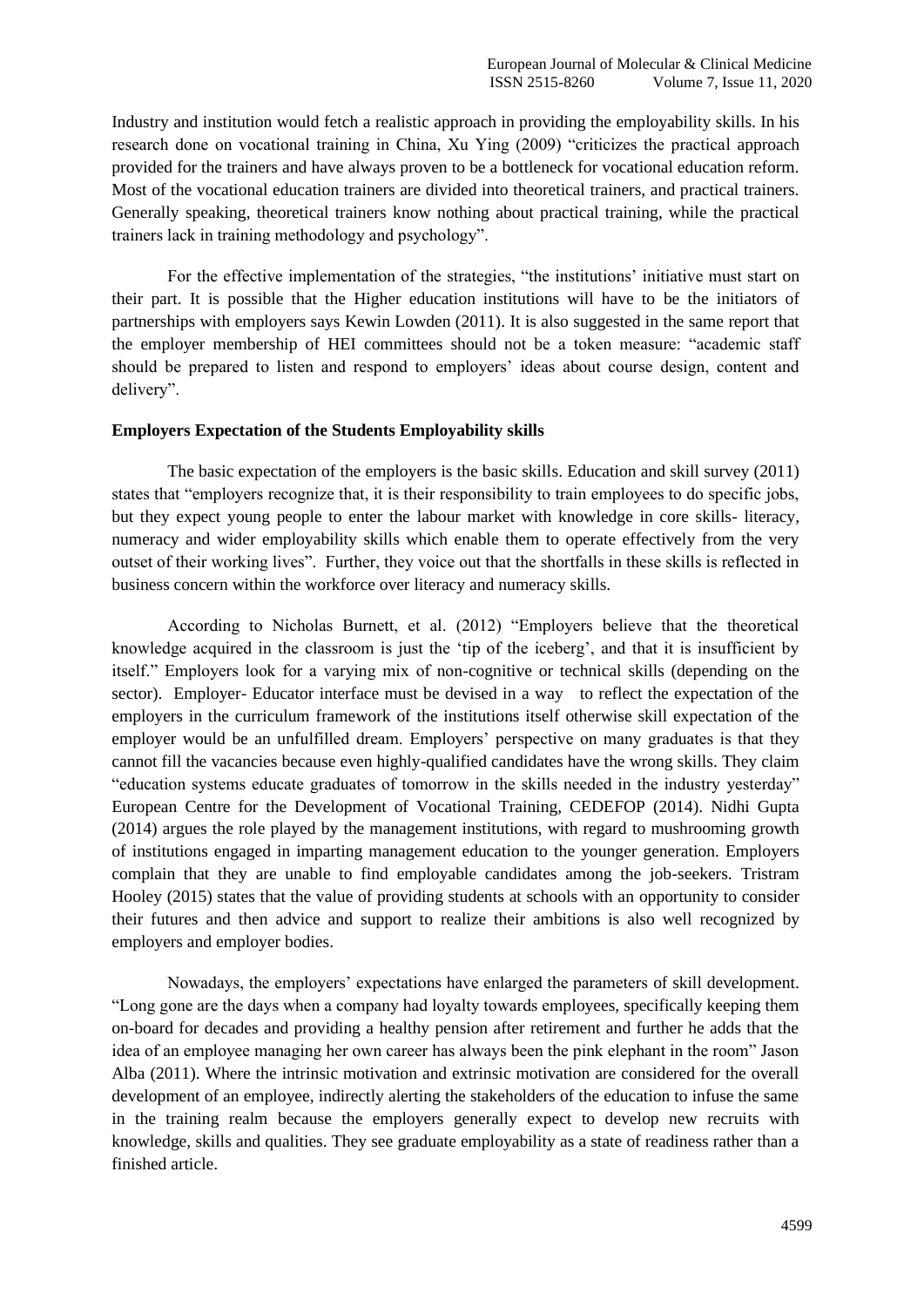The stakeholder's perspectives on education have to be changed into qualification and is considered merely as the word 'sugar' written on the paper, as it is just a documentary evidence of a student's life in an educational institution. To correlate the same in the report of Padmaja (2010) "it is not qualification alone that translates into employability, while qualification constitutes 40%, it is the skills and attitude that constitute the remaining 60% of employability chances". The issue which is being stated by the Blue print which alarms many employers is the poor communication of the English language among the fresh graduates. Even though they are qualified highly, the local graduates have less proficiency in English.

# **Review of Literature**

The Research studies pertaining to skill development by college students are enumerated in order to develop the research frame work in this study.

# **The Confidence of getting employment in learning Skills by Students**

**Louise Gracia (2009) –** The employability skills development is not a gender

neutral activity. The students do not receive any preparation or support. The use of compliance strategy and accepting the position as 'normal' and colluding with the reproduction of gender in equity by majority of students. Many reduce their expectation of success, restricted their view of Personal employability an erosion of self-confidence. The silence of higher education was commented on the issues of gender and impact on employability development.

**Freshminds (2009)** - The impact of internet in terms of their skills development, which access to new employment opportunities and to get job. The study reveals that the internet uses rightly use their skills to get a new job than the non-users. One third of the internet users felt confident in their skills and can be concluded that the internet is a factor to help in finding and doing a job.

# **Mel Fugate(2008)** - To develop and Validate a dispositional measure of

employability (DHE) to investigate the relationships of DHE. The dispositional employability is presented as a multi-dimensional construct reflected in five latent dimensions. The employability related to employees' Positive emotions and effective commitment gives Organizational charges and it is found that beyond tolerance for ambiguity, work focus of control, self-esteem and optimism.

# **Chia-Hsiu Tsao (2008)** - There is a close relationship between motivational

intensity and learning channels, motivational Orientation, English Proficiency. It concludes that student who have stronger motivational intensity tend to have higher index Scores in motivational orientation which is developed more through autonomous learning and easily attain by Proficiency in English.

# **Research Gap**

The review of literature provides an in depth understanding of research and based on that Employers opinion on student's employability skills are tested with the help of model.

# **Research Methodology**

This research study is analytical and empirical nature. The questionnaire is designed to collect the opinion of the employers and HR managers on college student's employability skills. The data collected from 492 respondent ants under convenient sampling method. This data is analyzed with the help of statistical analysis of structural equation model in order to test the employers and HR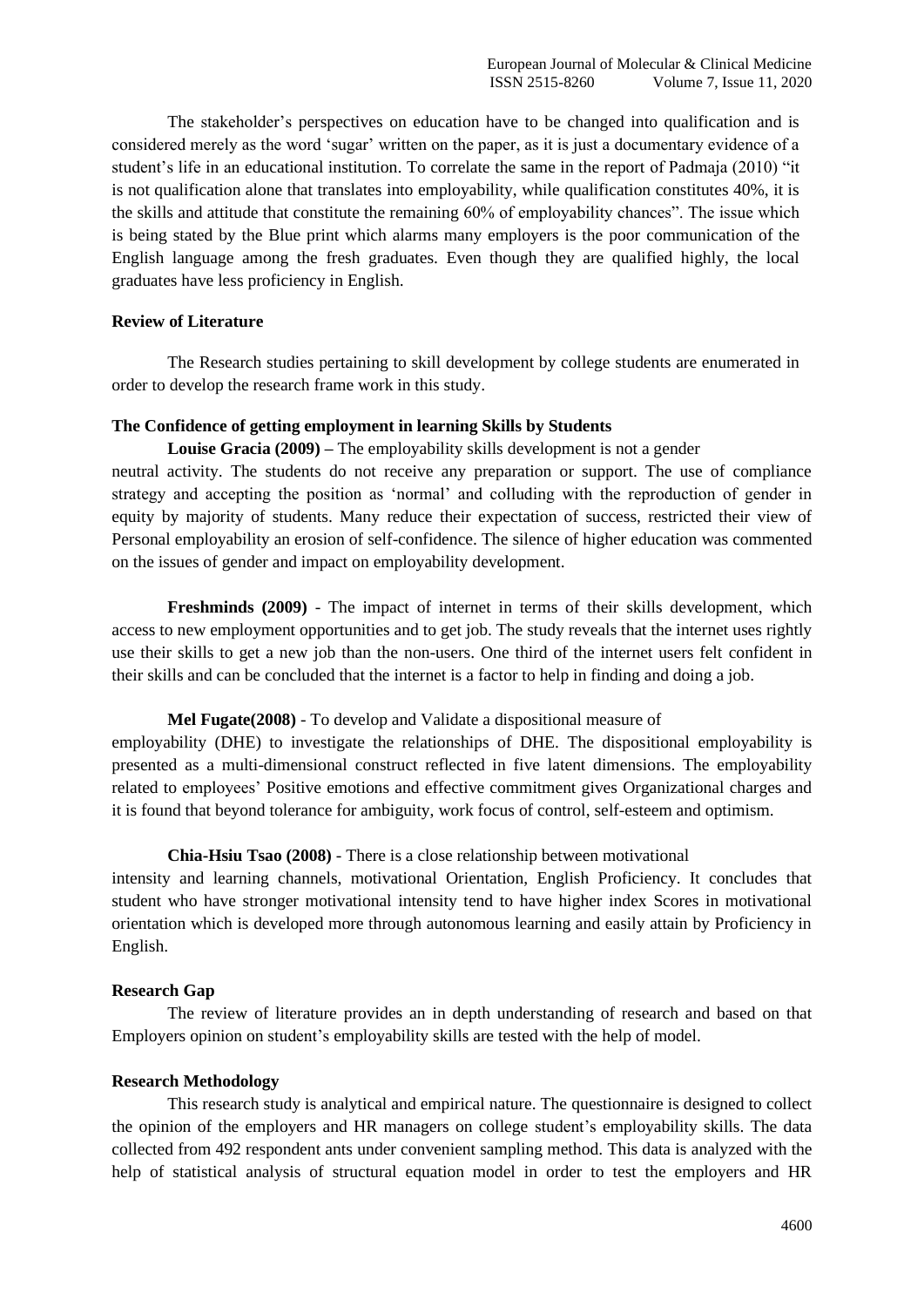managers perception of student's employability skills.

#### **Data Analysis**

This research study focuses on developing empirical model of college student's employability skills as per the perception of Employers and HR managers which are analyzed as under:

#### **Empirical Model**

#### **A model of HR employees on employability skills of students.**

As per as the employers and HR managers are concerned, they are having intimate relationship with the students during the recruitment and selection process. They recruit many fresher students to accommodate them in the talented pools of their employees. In order to identify a model, especially for the employees as HR managers in talent acquisition process, the researcher identified that the employability skills of the students in the HR perspective depends upon 25 skills. All the 25 skills are thoroughly investigated by the HR managers then only they will give the opportunity for the students to work in the organization. In particular there are different types of organization and nature of organization, designation of the employers recruiting the fresher student's frequency of recruitments, sources of recruitment and the recruitment process are considered as independent of variables. Whereas the dependent variables are HR manager perception on required HR skills for the employability of the students.

Therefore, in this case of also the researcher used the structural equation model to derive a specific model of HR employee's perspective on employability skills of the students. In this case all the 25 variables are considered as explanatory variables whereas the designation, nature of organization, recruitment process, recruitment frequency is considered as independent variables. So, the structural equation model again subsequently uses confirmatory factor analysis and linear multiple regression analysis. The required employability skills for students are considered as unobserved factor and all the 25 variables are taken up as observed factors due to the responses of the employer or HR managers. These 25 variables are able to surmount the employability skills of the students in prospect of the HR Managers where else this is being influenced by the independent variables nature of the organization type of the organization, designation of the HR managers, frequency of recruitment, sources of recruitment and recruitment process, these variables and the significant influence on the employer or HR managers perception on employability skills is derived through linear multiple regression analysis. The 25 skills acquired by the students are taken up for confirmatory factor analysis. The use of structural equation model brought the following diagram which is explaining about the HR manager or employer perceptive on employability skills and this model as given out the table which is comprising of fit indices. These fit indices and their benchmark values are also given here, in this case the researcher intended to verify the following research hypothesis.

- There is no significant influence of nature of organization on their perception towards employability skills of students.
- There is significant influence of designation of a employer and their perception towards various employability skills of students.
- There is no significant influence of frequency of recruitment on the perception of employers towards employability skills of students.
- There is no significant influence of source of recruitment on employer perception on employability skills of students next one.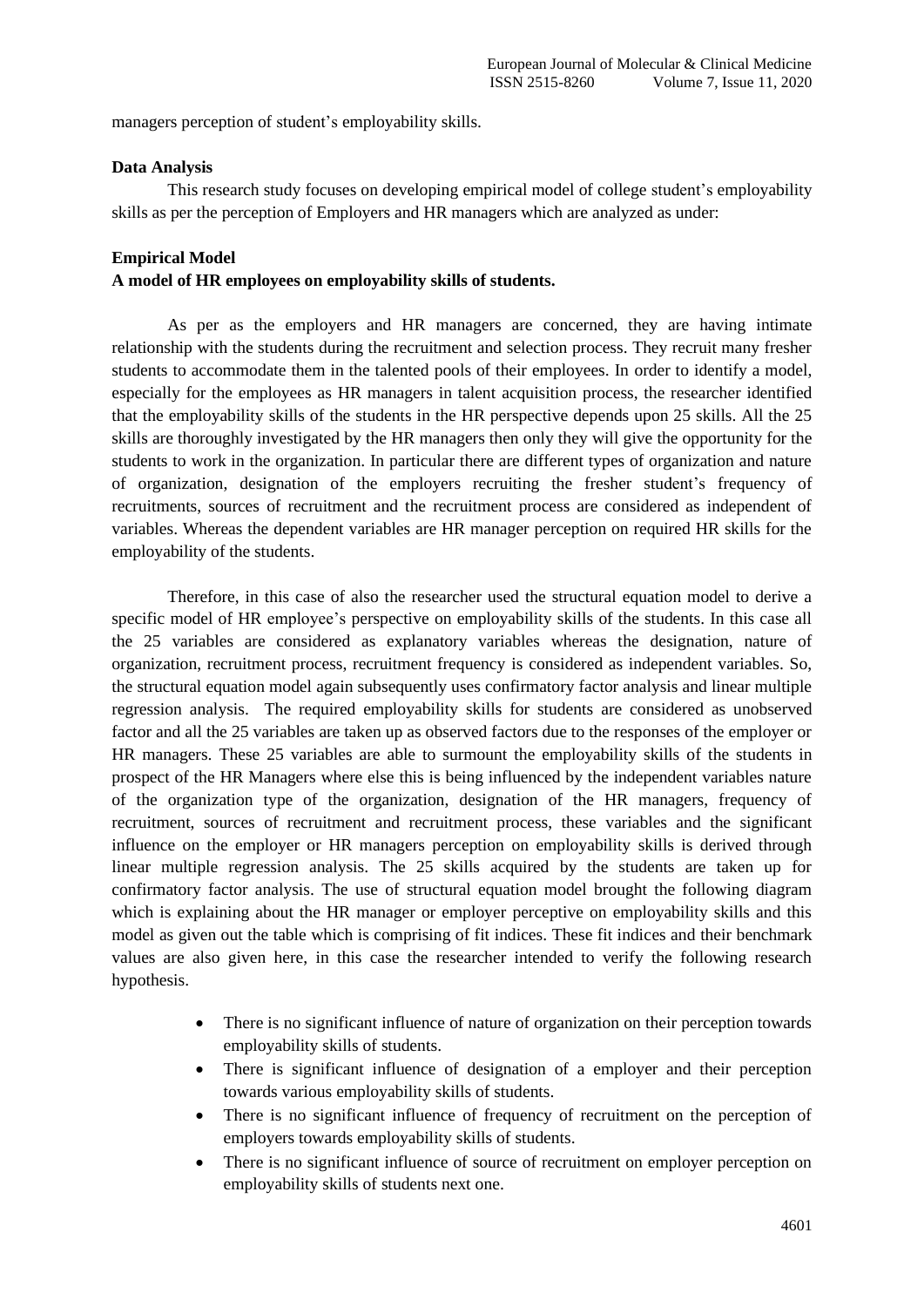• There is no significant influence of recruitment process on the employer's perception over employability skills of the students.

|  | Fit indices for HR. |  |  |
|--|---------------------|--|--|
|--|---------------------|--|--|

| S.NO | Fit indices            | Values | Bench marks |
|------|------------------------|--------|-------------|
|      | P-value                | 0.541  | > 0.05      |
|      | Goodness of Fit index  | 0.957  | >0.9        |
|      | Comparative index      | 0.962  | >0.9        |
|      | Normed fit index       | 0.959  | >0.9        |
|      | Root mean square error | 0.07   | < 0.08      |
|      | of approximation       |        |             |